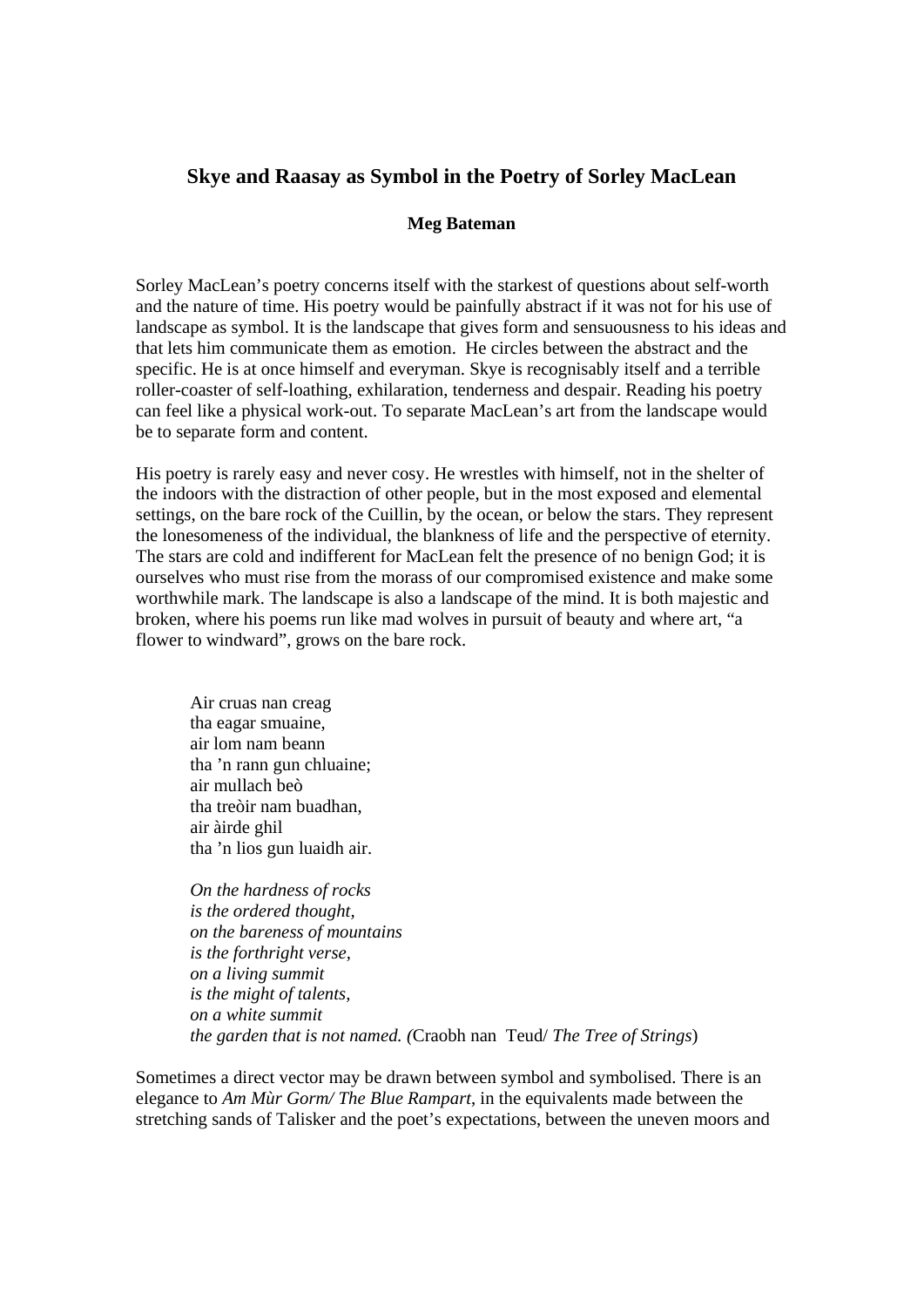his reason, between the moods of the sea and his own moods. The symbolism is also simple in the poem *An Uair a Labhras Mi Mu Aodann/ When I speak of the Face.* The poet's vantage point on the top of the Cuillin, from where he surveys the oblique sunlight on the bogs, parallels the heightened awareness he has of human achievement and suffering through the experience of love.

Ach chunnaic mi bho àird a' Chuilitheann gathadh glòir is breòiteachd duilghe; chunnaic mi òradh lainnir grèine agus bogach dhubh na brèine; 's eòl dhomh seirbheachd gheur an spioraid nas fheàrr na aoibhneas luath a' chridhe.

*But I have seen from the height of the Cuillin darting glory and the weakness of sorrow; I have seen the gilding light of the sun and the black rotting fen; I know the sharp bitterness of the spirit better than the swift joy of the heart.* 

More often MacLean's symbolism is not so straightforward. The questions his poetry poses have no answers, only further questions. How are we to live? How can we know wholeness? What lasts of human endeavour? This dialectic accounts for MacLean's symbolism shifting, for meanings which change even within a verse, for symbols which simultaneously represent the seeker and the sought.

At the simplest level, *Coilltean Ratharsair, The Woods of Raasay* is about growing up. Firstly, the child is contained by the woods which clothe his imagination and with which he unconsciously shares a life force. Life is joyful, musical, exuberant, as is the metre of the poem.

Ùrlar frainich is beithe air an t-seòmar àrd uaine, am mullach 's an t-ùrlar trom dhathte le suaimhneas: mith-chuachan na sòbhraig, bileag bhuidhe air uaine; is cuilbh dhìrich an t-seòmair, giuthas òirdhearc an luasgain.

*Floor of bracken and birch in the high green room; the roof and the floor heavily coloured, serene: tiny cups of the primrose, yellow petal on green,*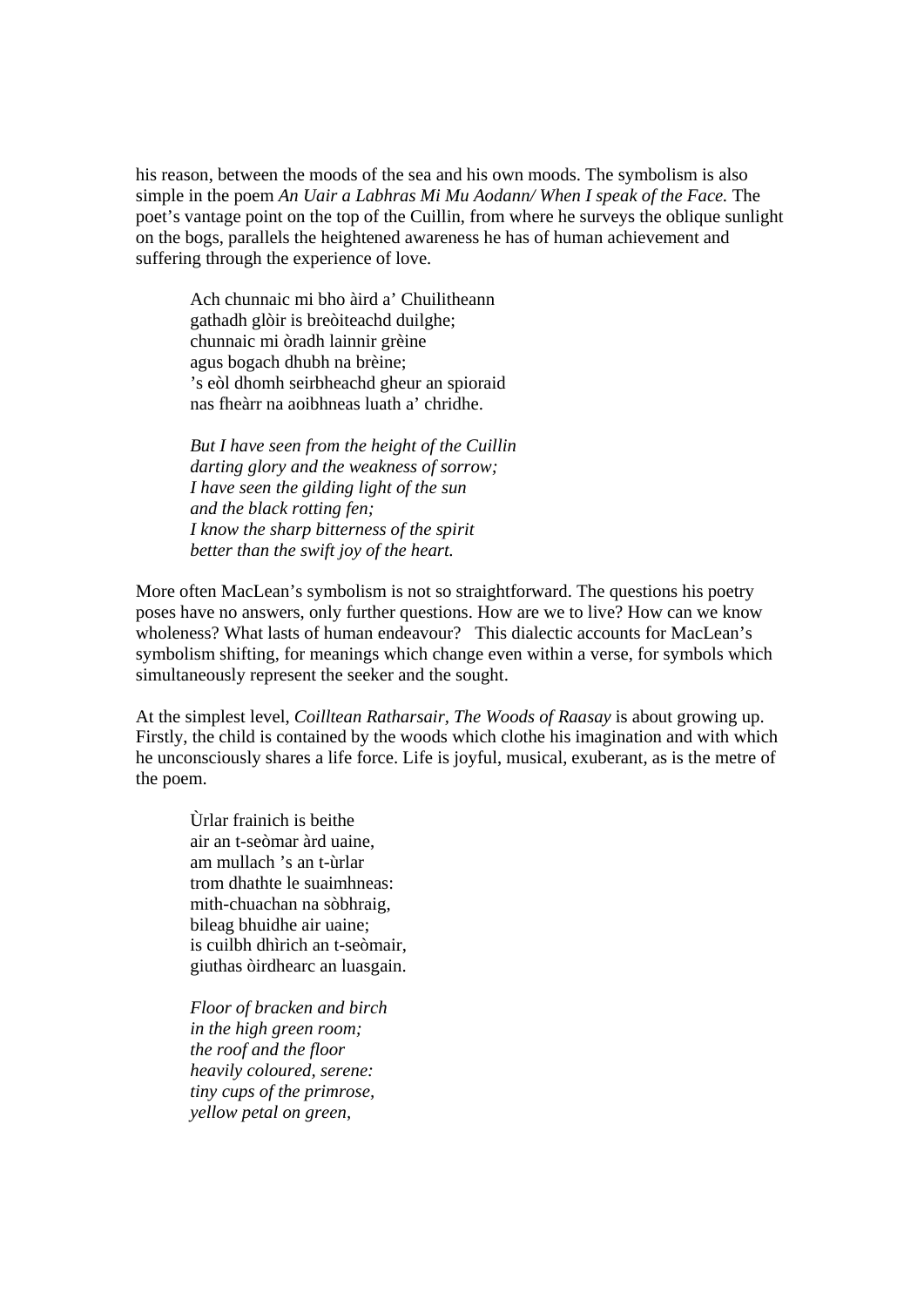*and the straight pillars of the room, the noble, restless pines.* 

After the carefree security afforded by the woods, the demands of the intellect appear as the Cuillin seen through the trees. The Cuillin is both a fire-dragon and a beautiful white unicorn, reflecting the double-edged sword of the intellect which brings both understanding and dissatisfaction. Likewise the moon and stars appear and the poet is exercised "to work out their genesis". Sexuality appears as a face in the wood and as a snake, the thrust of pain in the love-making connected to the thrust of the Cuillin, the male principle penetrating the female principle, the intellect penetrating the unconscious. The poet envies the woods their unconscious, untaught existence; man, by contrast, maimed by consciousness, loses his innocent *joie de vivre.*

Chan eil eòlas, chan eil eòlas air crìch dheireannaich gach tòrachd no air seòltachd nan lùban leis an caill i a cùrsa.

*There is no knowledge, no knowledge of the final end of each pursuit, nor of the subtlety of the bends with which it loses its course.*

In the long poem, *An Cuilitheann/ The Cuillin*, the poet's agitation is reflected in the fragmented and opposing meanings he attaches to the mountain. But at the end, the Cuillin rises *air taobh eile duilghe/ on the other side of sorrow*, symbolising the human spirit rising over adversity. The poem traces man's oppression of man, in Skye and throughout the world, in the present and throughout history. The ghosts of the perpetrators of the Clearances appear in a demonic dance on the rocky pinnacles. The cries of the people cleared off the land are heard. The Cuillin responds, rocking and shrieking on its torn bedrock. Men like Christ and Spartacus, who have sacrificed themselves for their people, are seen strung up on the hill. The Cuillin becomes a castrated stallion, the bogs representing the spreading of corruption throughout the world and the drowning of every honourable initiative. But the human spirit bursts forth; the Cuillin becomes a stag, lion, dragon, eagle. In the night on the Cuillin, in the darkness of despair, MacLean sees the human spirit, aspiring to what is unreachable.

 Cò seo, cò seo, oidhche chridhe? Chan eil ach an nì do-ruighinn, an samhla a chunnaic an t-anam, Cuilitheann ag èirigh thar mara.

*Who is this, who is this in the night of the heart? It is the thing that is not reached, the ghost seen by the soul, a Cuillin rising over the sea.*